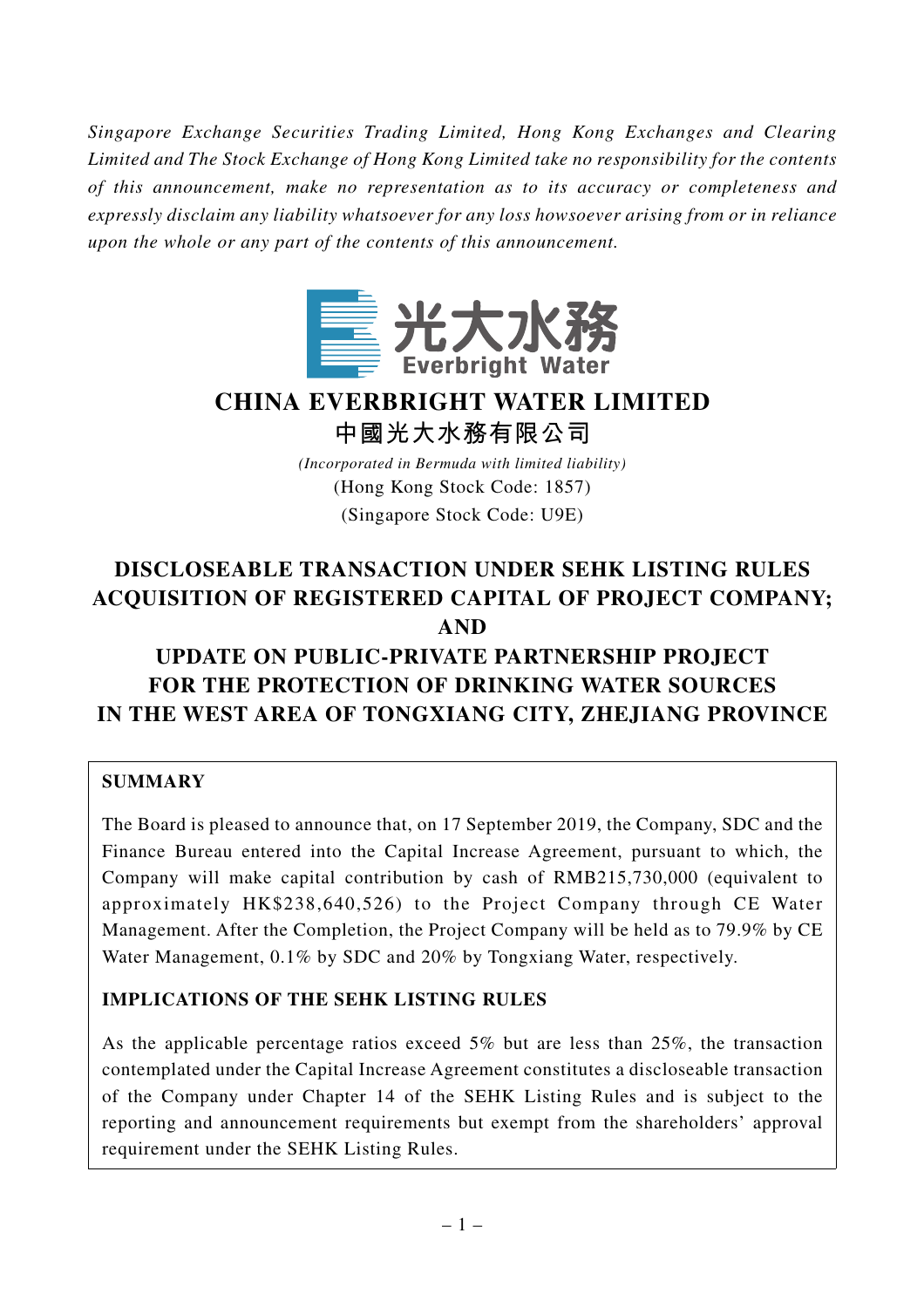### **SUMMARY**

Reference is made to the announcement of the Company dated 28 May 2019 in respect of signing of the PPP Framework Agreement (the "**Announcement**") on the SGXNET and the overseas regulatory announcement of the Company published on the website of the SEHK on the same date.

The Board is pleased to announce that, on 17 September 2019, the Company, SDC and the Finance Bureau entered into the Capital Increase Agreement, pursuant to which, the Company will make capital contribution by cash of RMB215,730,000 (equivalent to approximately HK\$238,640,526) to the Project Company through CE Water Management. After the Completion, the Project Company is expected to have a registered capital of RMB270 million (instead of the originally proposed registered capital of RMB100 million as stated in the Announcement), and will be held as to 79.9% by CE Water Management, 0.1% by SDC and 20% by Tongxiang Water, respectively.

To the best of the knowledge, information and belief of the Directors, having made all reasonable enquiries, SDC, the Finance Bureau, Tongxiang Water and their respective ultimate beneficial owners are third parties independent of the Company and its connected person(s).

### **CAPITAL INCREASE AGREEMENT**

### **(1) Date**

17 September 2019

## **(2) Parties**

- (i) the Company;
- (ii) SDC; and
- (iii) the Finance Bureau.

## **(3) Project Company and Capital Contribution**

The Project Company will be principally engaged in the construction and operation of the Project. The Project Company was established on 31 July 2019 in China and it has not commenced operation and does not have any assets or liabilities as at the date of this announcement.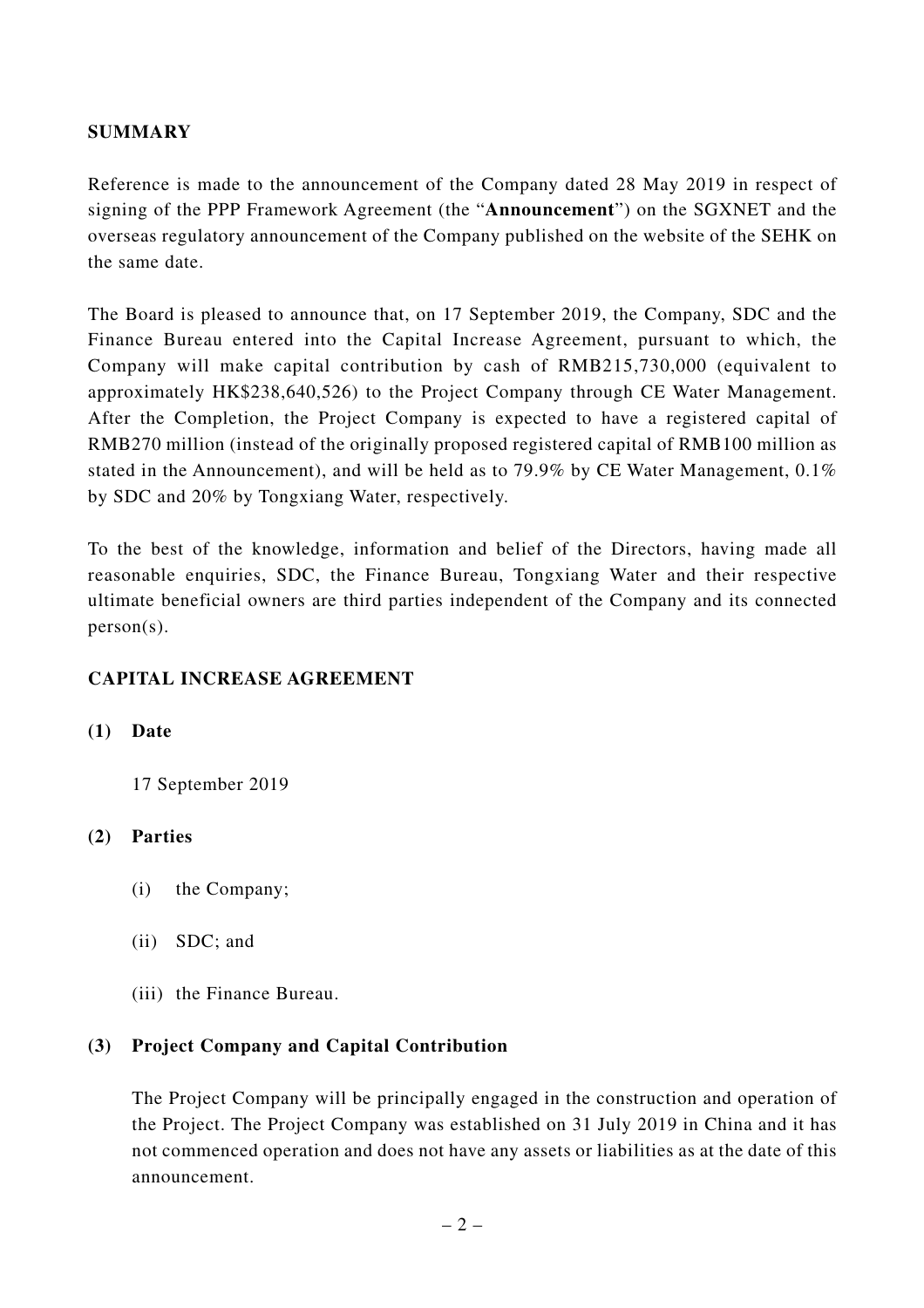Pursuant to the Capital Increase Agreement, the Company will make capital contribution by cash of RMB215,730,000 (equivalent to approximately HK\$238,640,526) to the Project Company through CE Water Management.

The registered capital of the Project Company will be RMB270,000,000 (equivalent to approximately HK\$298,674,000). The parties agreed to contribute the registered capital of the Project Company as follows:

- (i) CE Water Management will contribute RMB215,730,000 (equivalent to approximately HK\$238,640,526) by cash, representing 79.9% of the registered capital of the Project Company;
- (ii) SDC will contribute RMB270,000 (equivalent to approximately HK\$298,674) by cash, representing 0.1% of the registered capital of the Project Company; and
- (iii) the Finance Bureau will contribute RMB54,000,000 (equivalent to approximately HK\$59,734,800) by cash through Tongxiang Water, representing 20% of the registered capital of the Project Company.

After the Completion, the Project Company will be held as to 79.9% by CE Water Management, 0.1% by SDC and 20% by Tongxiang Water, respectively. The Project Company will become a non wholly-owned subsidiary of the Company.

## **THE PROJECT**

## **(1) Scope of Business of the Project Company**

The Project will be implemented by the Project Company in Tongxiang City, which will involve the investment in, and the financing, construction and operation of the following matters:

- (i) a wetland ecological engineering project, including wetland ecological engineering, controlling buildings, soil and water conservation, water conservancy compensation in the surrounding areas and a smart water and security project; and
- (ii) a pumping station and auxillary works.

The scope of business of the Project Company shall not exceed what was agreed under the PPP Framework Agreement, details of which shall be subject to business registration.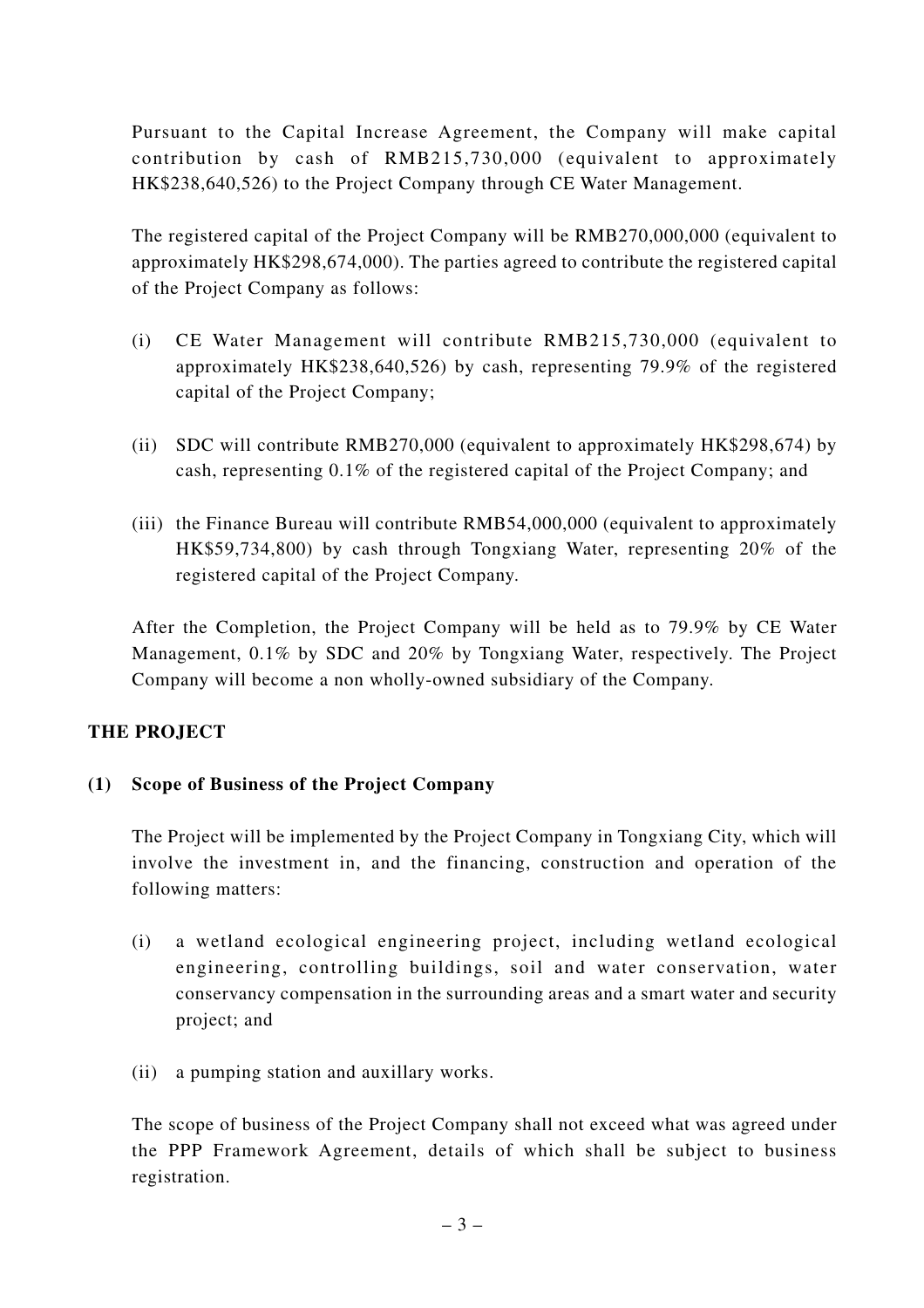#### **(2) Concession Period**

The Finance Bureau will grant a concession right to the Project Company for raw water treatment and supply for a concession period of twenty years, including the construction period and an operation period of eighteen years. The Project Company will commence the investment in, and the financing, construction and operation of the Project on an exclusive basis during the concession period and will be entitled to use the facilities of the Project and receive the yield generated from such facilities. Upon the expiry of the concession period, the Private Partners shall transfer the facilities under the Project to the Finance Bureau or the designated authority of the Municipal Government at nil consideration. The Finance Bureau has the right to select an operator in accordance with the laws and regulations effective at that time. If the Private Partners show a good record of fulfilling the terms of PPP Framework Agreement, the Private Partners shall have the priority to be granted concession rights in equal terms.

#### **(3) Total Investment of the Project**

The total investment amount for the Project is estimated to be RMB1,253,267,900 (equivalent to approximately HK\$1,386,364,951) , which includes the registered capital of the Project Company. The registered capital of the Project Company shall be RMB270,000,000 (equivalent to approximately HK\$298,674,000), which will be contributed by CE Water Management, SDC and Tongxiang Water as agreed under the Capital Increase Agreement. The difference between the total investment and the registered capital shall be resolved by the Project Company by way of bank borrowings and other methods. If the Project Company fails to obtain financing, the Private Partners will attempt to help the Project Company obtain sufficient amount of financing in time through other legal means.

#### **(4) Performance Guarantee**

The performance guarantee to be made by the Private Partners for the Project shall amount to RMB180,000,000. The Private Partners shall, or facilitate the Project Company to, provide to the Finance Bureau (a) a letter of guarantee in relation to the construction period in the amount of RMB50,000,000; (b) a letter of guarantee in relation to the operation period in the amount of RMB30,000,000; and (c) a letter of guarantee in relation to transfer in the amount of RMB100,000,000. The three letters of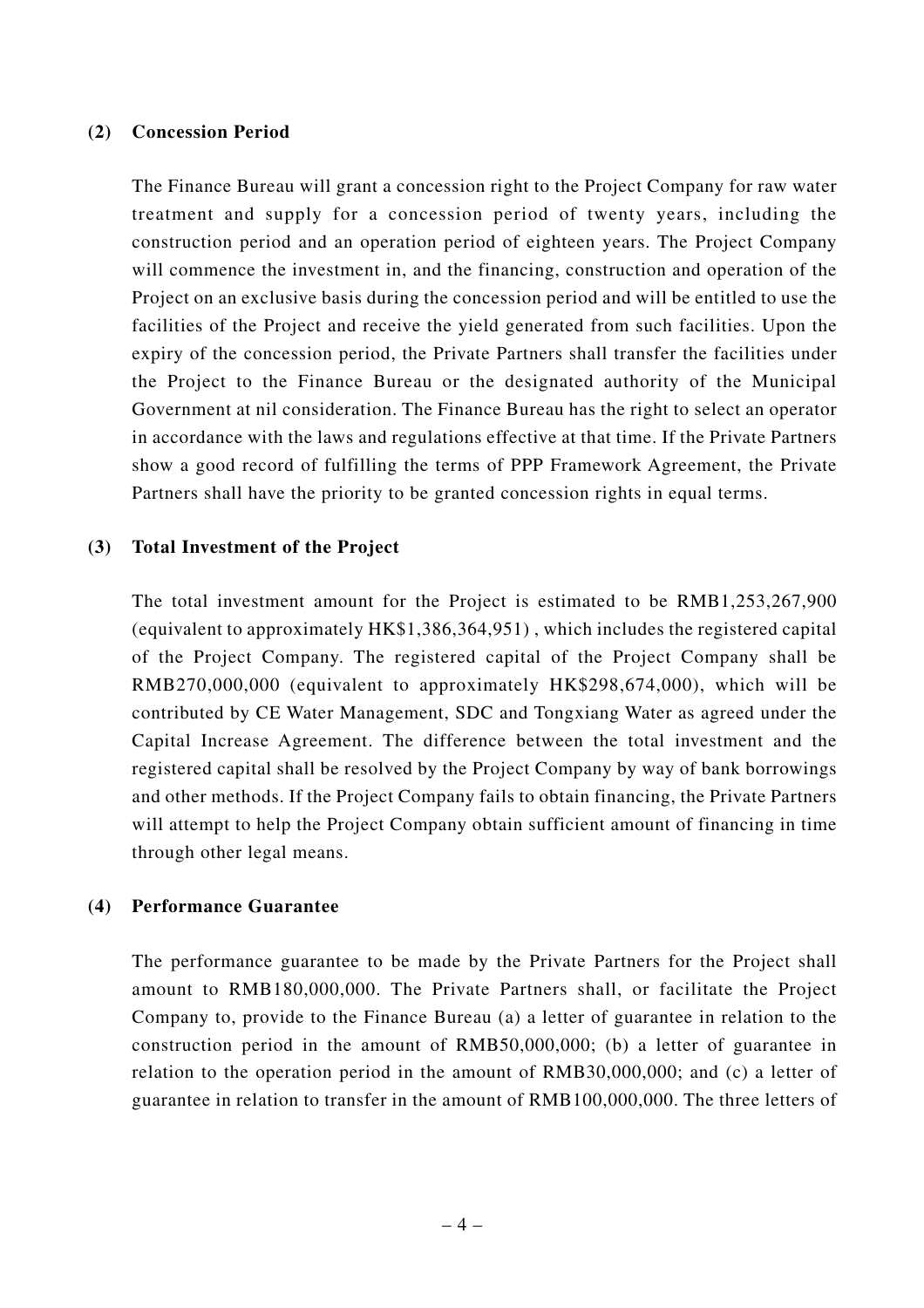guarantee mentioned above shall be issued by financial institution(s), which are acceptable to the Finance Bureau, and shall be irrevocable bank guarantees which can be honoured at any time. The major terms are as follows:

(a) Letter of guarantee in relation to the construction period

The Private Partners shall, or facilitate the Project Company to, issue the letter of guarantee in relation to the construction period to the Finance Bureau within thirty days after the Capital Increase Agreement becomes effective.

The letter of guarantee in relation to the construction period shall be valid from the effective date of the Capital Increase Agreement to the completion of construction of the Project upon inspection and acceptance. The letter of guarantee in relation to the construction period shall be subject to early release when the letter of guarantee in relation to the operation period becomes effective.

In case the Private Partners do not pay any liquidated damages caused by any delay as agreed, or the Private Partners fail to perform other obligations during the construction period, the Finance Bureau has the right to unilaterally withdraw the fund under the letter of guarantee in relation to the construction period based on the amount payable by the Private Partners (including but not limited to the liquidated damages) pursuant to the required procedures.

(b) Letter of guarantee in relation to the operation period

The Private Partners shall, or facilitate the Project Company to, issue the letter of guarantee in relation to the operation period to the Finance Bureau within ten days after the commencement date of the trial operation of the Project.

The letter of guarantee in relation to the operation period, which may be issued in batches, shall be valid from the commencement date of the trial operation of the Project to the expiry date of the concession period.

In case the Private Partners fail to perform any obligations during the operation period, and fail to perform its whole or partial payment obligation (including but not limited to the liquidated damages) to the Finance Bureau, the Finance Bureau has the right to unilaterally withdraw the fund under the letter of guarantee in relation to the operation period based on the amount payable by the Private Partners (including but not limited to the liquidated damages) pursuant to the required procedures.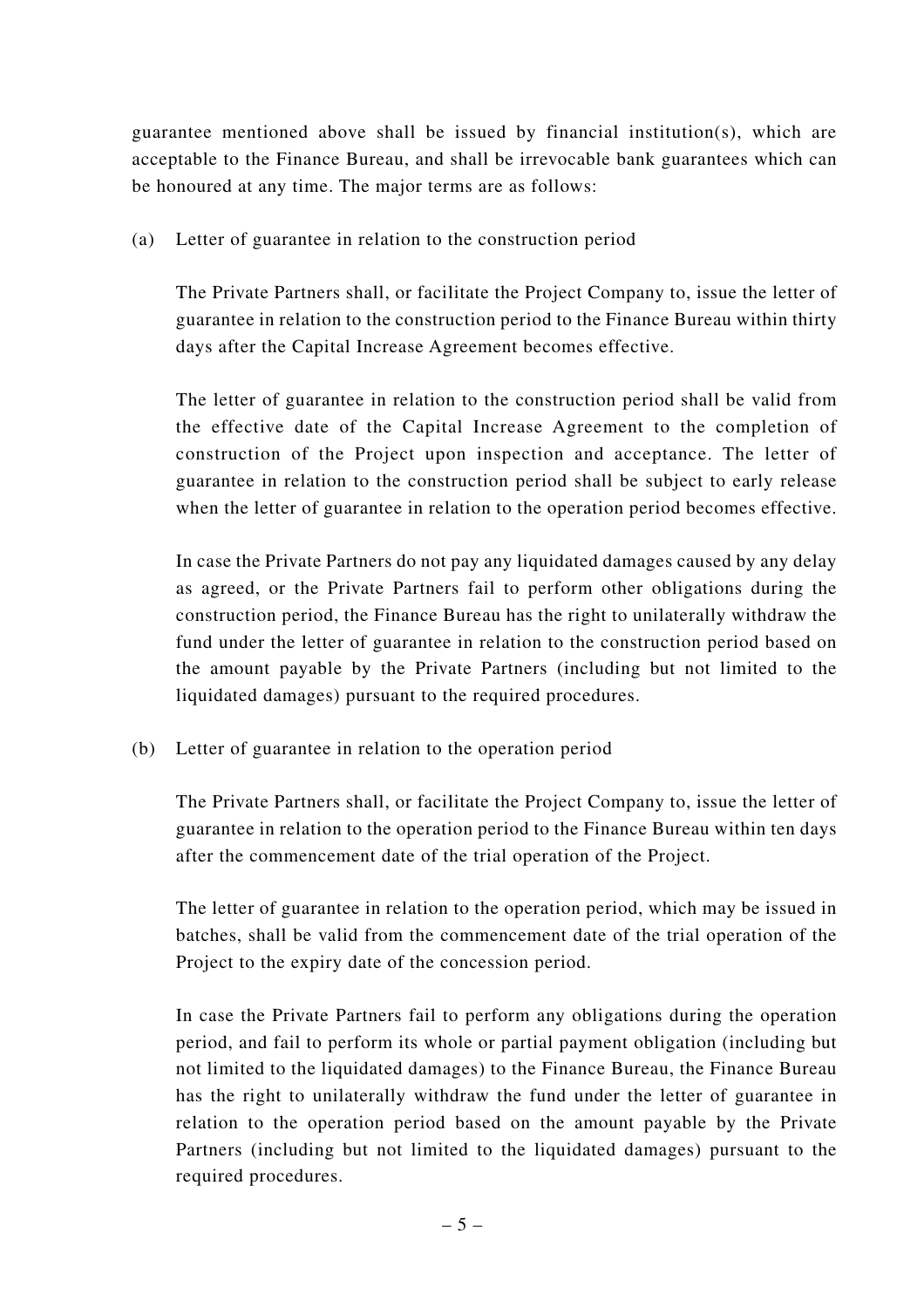(c) Letter of guarantee in relation to transfer

The Private Partners shall, or facilitate the Project Company to, issue the letter of guarantee in relation to transfer to the Finance Bureau twenty-four months before the expiry of the concession period.

The letter of guarantee in relation to transfer shall be valid for one year from the expiry date of the concession period of the Project.

In case the assets to be transferred by the Private Partners as required fail to satisfy the transfer standards and technical examination requirements as stipulated under the agreement, or the Private Partners fail to perform other obligations, the Finance Bureau has the right to unilaterally withdraw the fund under the letter of guarantee in relation to transfer in the amount it considers appropriate pursuant to the required procedures.

### **(5) Payment of the Contributions**

The parties shall pay the first contribution of RMB54,000,000 based on the construction progress of the Project and the financing requirement according to their pro rata shareholdings, and the remaining amount of contribution shall be paid in batches by the parties based on the progress of the Project. In respect of capital contribution, the amount of contribution of the Company will be financed by the internal resources of the Company and/or external financing.

## **(6) Transfer of Equity in the Project Company**

The equity in the Project Company held by the Private Partners is transferable, subject to the followings:

(i) the Private Partners shall not transfer the equity in the Project Company within five years after commencement of the operation period of the Project, unless it is requested by the relevant laws and is decided and executed by any judicial authority;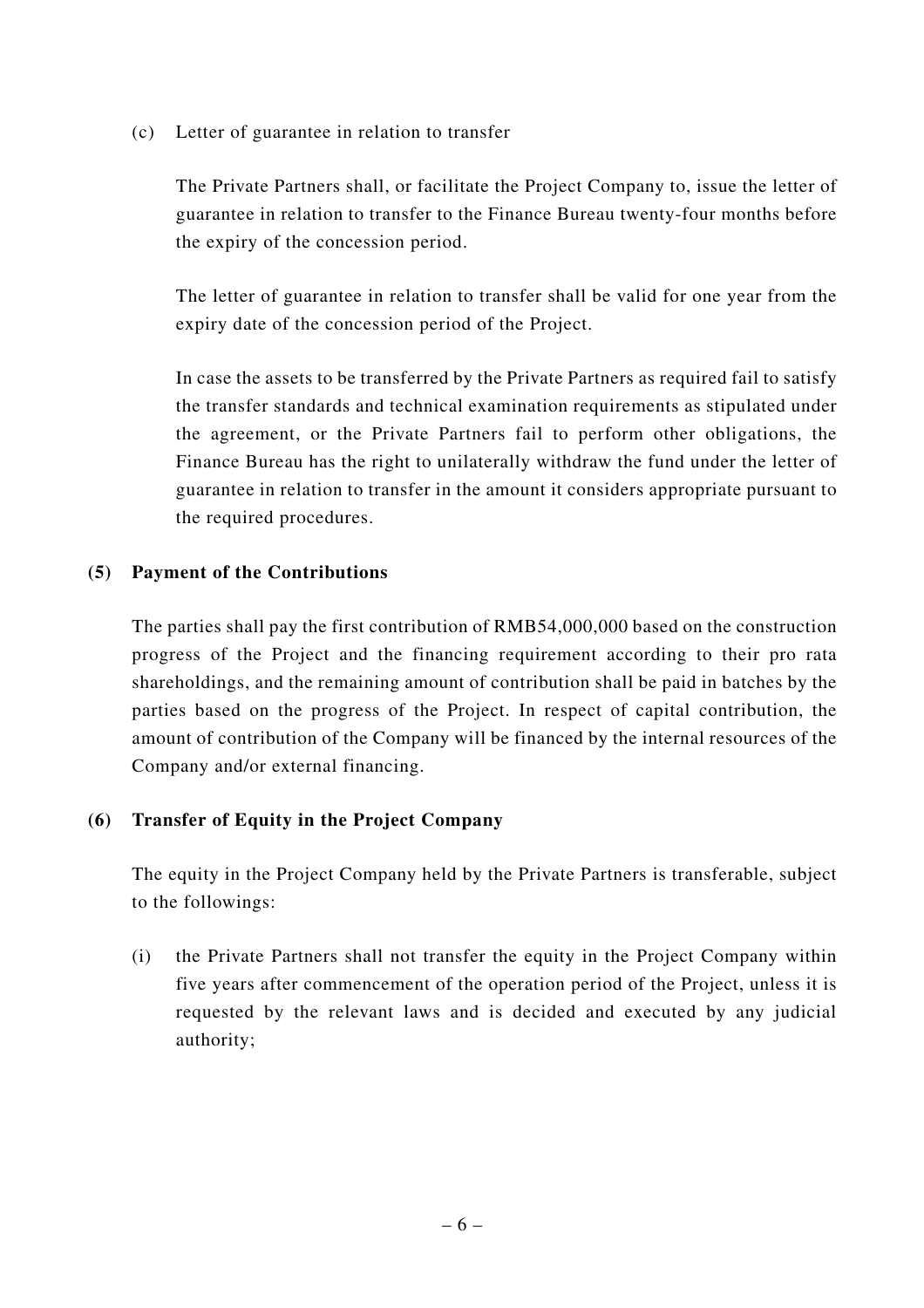- (ii) any transfer of equity in the Project Company by the Private Partners must be approved by the relevant government authority. The equity transfer proposal shall be submitted in advance by the Private Partners to the relevant government authority. The transfer proposal shall only be implemented upon approval by the relevant government authority;
- (iii) the transferee shall explicitly take over all rights and obligations of the transferor;
- (iv) the transferee shall satisfy the agreed basic conditions in respect of technical capability, financial credit and operation experience;
- (v) if any PPP fund from the Ministry of Finance is successfully introduced to the Project upon the establishment of the Project Company, the PPP fund so introduced shall be first used as substitution of the 20% registered capital from Tongxiang Water, but Tongxiang Water shall be authorised to exercise the shareholder's right of decision making. Any transfer of equity in the Project Company by the Private Partners to the PPP fund shall be subject to approval by the Finance Bureau, free from the five-year restriction, and the leading party of the Private Partners shall hold more than 50% voting right after the transfer; and
- (vi) the Finance Bureau and Tongxiang Water shall not repurchase any equity in the Project Company from the Private Partners.

### **(7) Governance and Management of the Project Company**

The board of directors of the Project Company will comprise five directors, three of whom will be nominated by the Private Partners and two of whom will be nominated by the Finance Bureau. The directors of the Project Company shall hold their position for three years, subject to re-election.

The supervisory committee of the Project Company will comprise five supervisors, three of whom will be appointed by the shareholders of the Project Company (one supervisor will be appointed by the Private Partners and two supervisors will be appointed by the Finance Bureau), and two of whom will be elected by the staff representatives of the Project Company.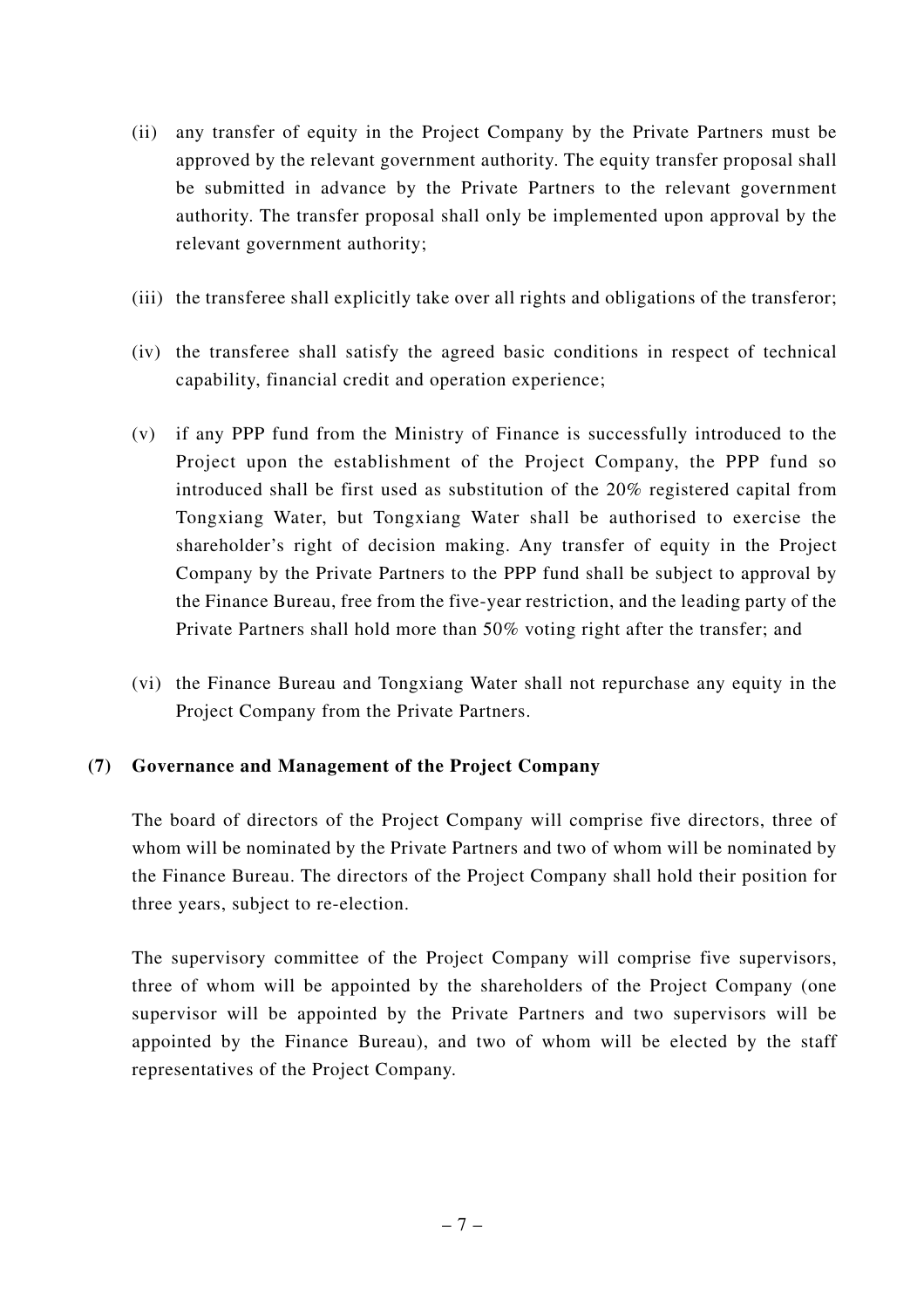## **INFORMATION ON THE COMPANY, SDC, THE FINANCE BUREAU AND TONGXIANG WATER**

The Company is principally engaged in water environment treatment, sponge city construction, river-basin ecological restoration, water supply, waste water treatment, reusable water, waste water source heat pump, sludge treatment and disposal, research and development of water technologies, and engineering construction, etc.

SDC is principally engaged in core businesses including port and waterway dredging, land reclamation, water conservancy projects, town planning and environmental engineering, as well as other important businesses like mapping for water transportation, research and development of dredging technology, modern logistics, etc. It also provides a series of solutions and integrated services involving investment and financing, consultation and planning, design and building, management and operation.

The Finance Bureau is a functional department of the Municipal Government, duly organized and subsisting according to the laws of the PRC, and is a government authorized project implementation organization of the Project.

Tongxiang Water is a wholly state-owned enterprise directly administered by the Municipal Government which is responsible for the investment and operations management of water supply, urban infrastructure, and investment and development of social public projects and other project investments of Tongxiang City, and is a government authorized investment representative of the Finance Bureau in the Project.

## **REASONS FOR AND BENEFITS OF ENTERING INTO THE CAPITAL INCREASE AGREEMENT AND IMPLEMENTATION OF THE PROJECT**

As stated in the Announcement, the Project is the first project to be undertaken by the Company in Zhejiang Province of the PRC and the first project of the Company in the business area of drinking water source wetland protection. Accordingly, the Project serves to expand the presence and influence of the Company to Zhejiang Province and the surrounding areas, and provides a good foundation for further drinking water source wetland protection projects to be undertaken by the Company in the future. The Project is expected to enhance long-term returns and value for the shareholders of the Company.

The Directors (including independent non-executive Directors) consider that the terms of the Cooperative Arrangement of the Project (including the Capital Increase Agreement) are entered into by the parties after arm's length negotiation based on normal commercial terms, and are fair and reasonable and in the interests of the Company and its shareholders as a whole.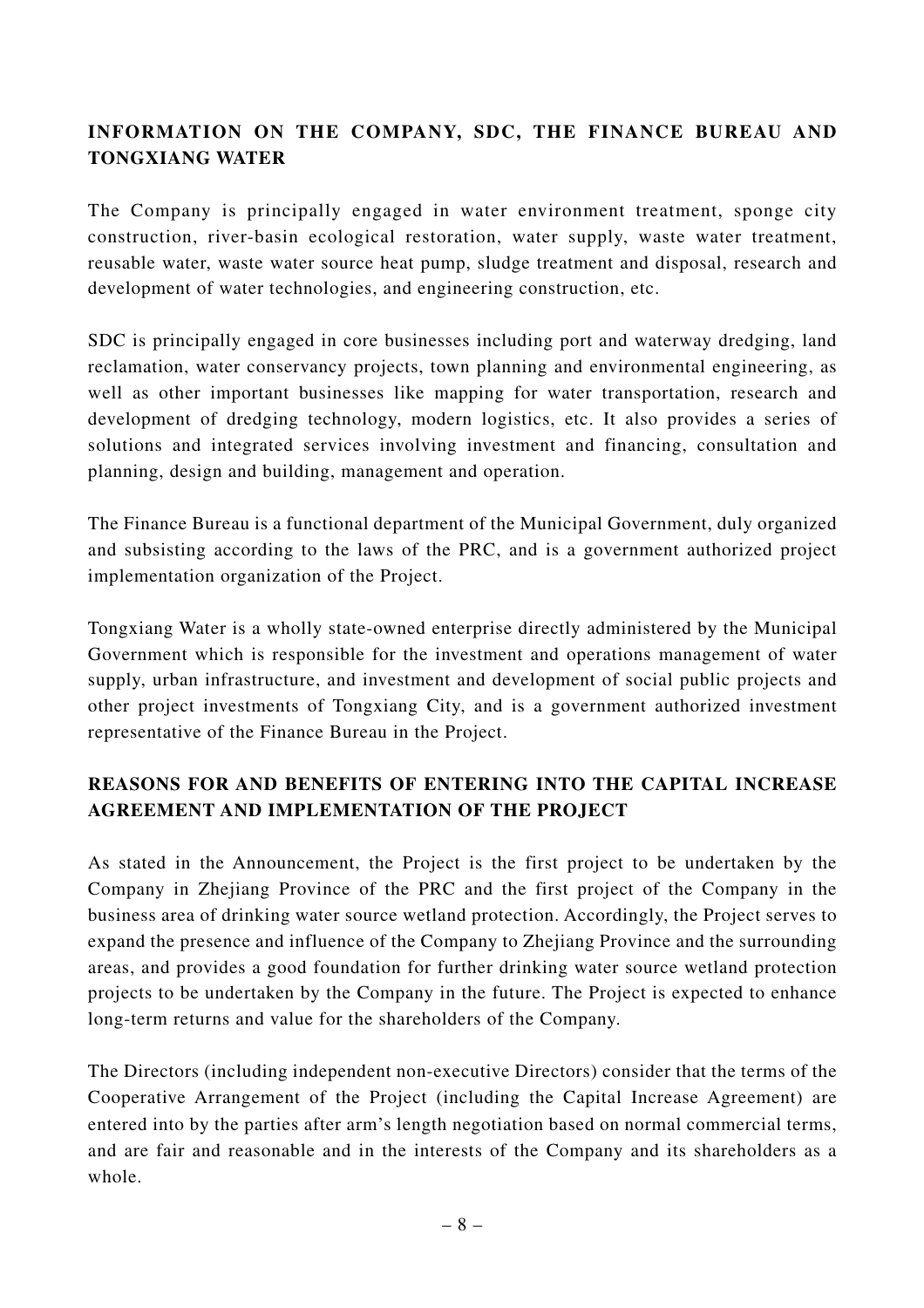### **IMPLICATIONS OF THE SEHK LISTING RULES**

As the applicable percentage ratios exceed 5% but are less than 25%, the transaction contemplated under the Capital Increase Agreement constitutes a discloseable transaction of the Company under Chapter 14 of the SEHK Listing Rules and is subject to the reporting and announcement requirements but exempt from the shareholders' approval requirement under the SEHK Listing Rules.

### **DEFINITIONS**

In this announcement, unless the context otherwise requires, the following terms shall have the following meanings:

| "Board"                                     | the board of directors of the Company                                                                                                                                                                                                                                                |
|---------------------------------------------|--------------------------------------------------------------------------------------------------------------------------------------------------------------------------------------------------------------------------------------------------------------------------------------|
| "Capital Increase<br>Agreement"             | an agreement dated 17 September 2019 entered into among<br>the Company, SDC and the Finance Bureau in relation to the<br>capital contribution by the parties to the Project Company                                                                                                  |
| "CE Water Management"                       | China Everbright Water Management Limited (中國光大水<br>務管理有限公司), a company incorporated in Hong Kong<br>with limited liability, an indirectly wholly-owned subsidiary<br>of the Company and a designated investor representative of<br>the Company under the Capital Increase Agreement |
| "Company"                                   | China Everbright Water Limited (中國光大水務有限公司),<br>an exempted company incorporated in Bermuda with limited<br>liability, the shares of which are listed on the SGX-ST Main<br>Board and the Main Board of the SEHK                                                                     |
| "Completion"                                | completion of capital contribution pursuant to the terms and<br>conditions of the Capital Increase Agreement                                                                                                                                                                         |
| "connected person(s)"                       | has the meaning ascribed thereto under the SEHK Listing<br>Rules                                                                                                                                                                                                                     |
| "Cooperative Arrangement of<br>the Project" | cooperative arrangements of the Company, SDC and the<br>Finance Bureau for the Project under the Capital Increase<br>Agreement, the PPP Framework Agreement and other<br>ancillary agreements                                                                                        |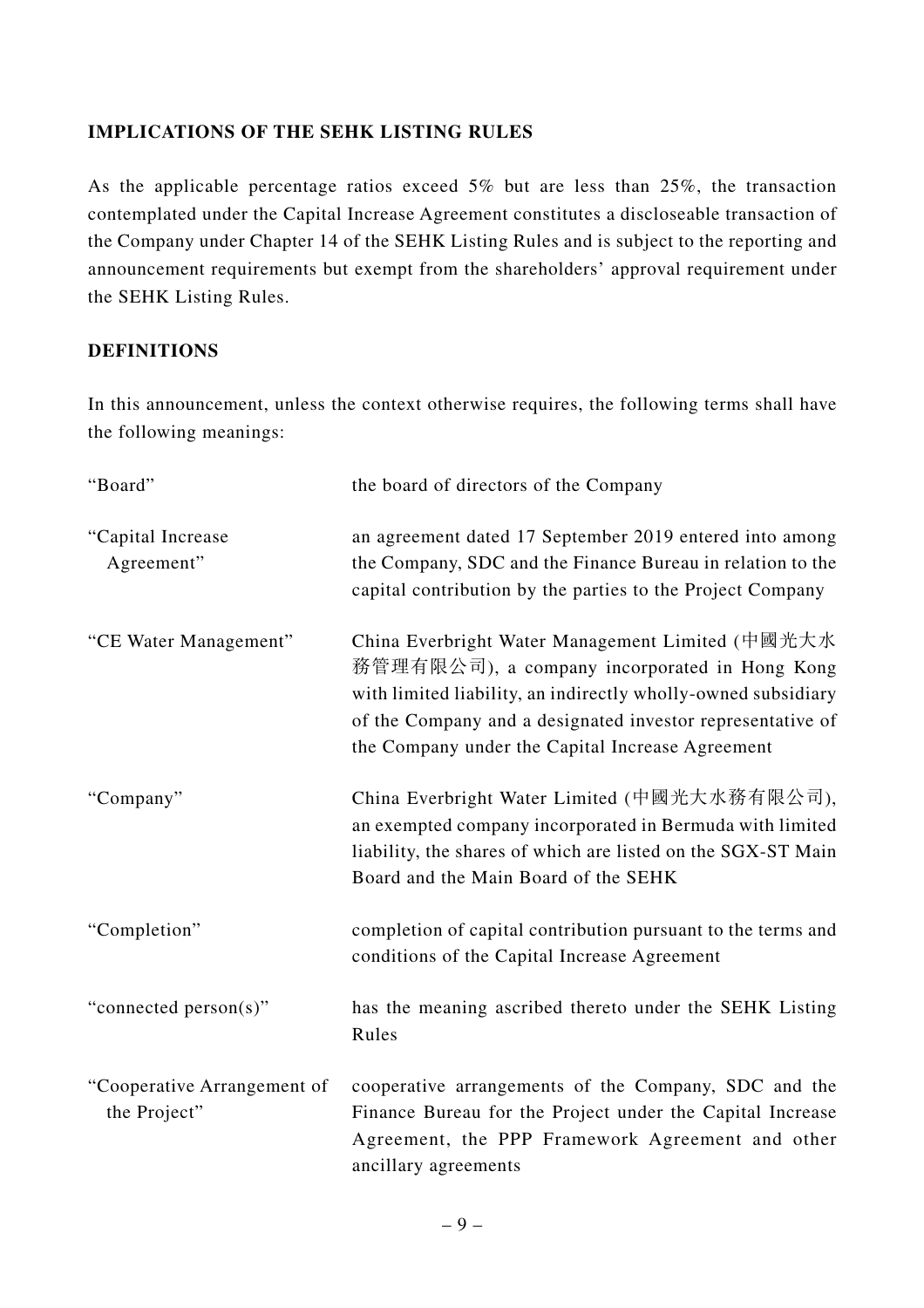| " $Directory$ "           | the director( $s$ ) of the Company                                                                                                                                                                                                                                |
|---------------------------|-------------------------------------------------------------------------------------------------------------------------------------------------------------------------------------------------------------------------------------------------------------------|
| "Finance Bureau"          | Finance Bureau of Tongxiang City* (桐鄉市財政局), a<br>functional department of the Municipal Government duly<br>organized and subsisting according to the laws of the PRC                                                                                              |
| "HK\$"                    | Hong Kong dollars, the lawful currency of Hong Kong                                                                                                                                                                                                               |
| "Hong Kong"               | the Hong Kong Special Administrative Region of the PRC                                                                                                                                                                                                            |
| "Municipal Government"    | the People's Government of Tongxiang City                                                                                                                                                                                                                         |
| "PPP Framework Agreement" | a public-private partnership agreement in respect of the<br>Project entered into among the Company, SDC and the<br>Finance Bureau on 27 May 2019 (as supplemented and<br>amended from time to time)                                                               |
| "PRC"                     | the People's Republic of China                                                                                                                                                                                                                                    |
| "Private Partners"        | the Company and SDC                                                                                                                                                                                                                                               |
| "Project Company"         | Everbright Water (Tongxiang) Limited* (光大水務 (桐鄉)<br>有限公司), a company established in the PRC with limited<br>liability, which is wholly-owned by Tongxiang Water as at<br>the date of this announcement                                                            |
| "Project"                 | a public-private partnership project for the protection of<br>drinking water sources in the west area of Tongxiang City,<br>as further described in the section entitled "The Project- $(1)$<br>Scope of Business of the Project Company" in this<br>announcement |
| "RMB"                     | Renminbi, the lawful currency of the PRC                                                                                                                                                                                                                          |
| "SDC"                     | CCCC Shanghai Dredging Co., Ltd.* (中交上海航道局有限<br>公司), a company established in the PRC with limited<br>liability                                                                                                                                                   |
| "SEHK"                    | The Stock Exchange of Hong Kong Limited                                                                                                                                                                                                                           |